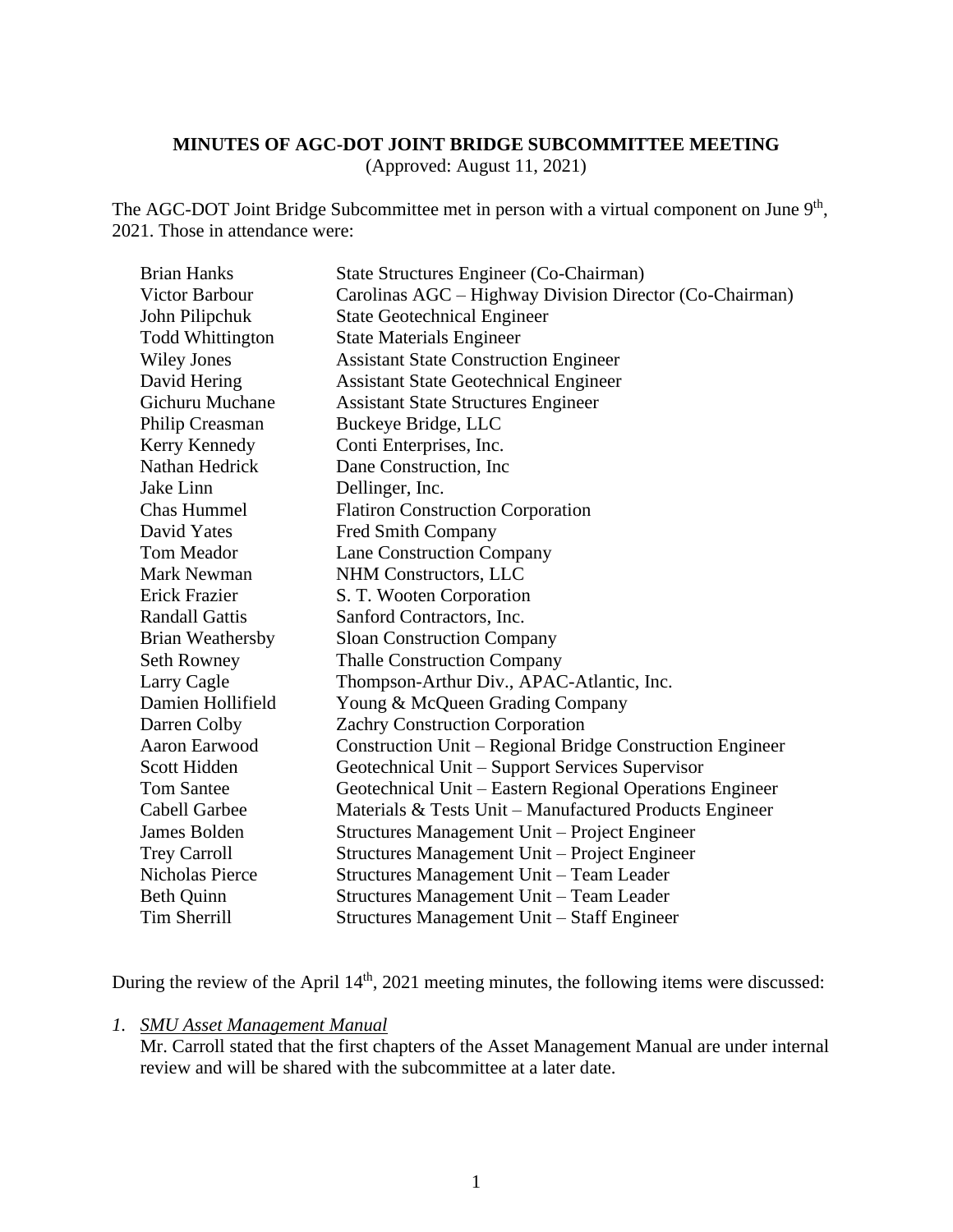## *2. Foundation Summary Tables*

Mr. Hanks asked about the implementation of the Foundation Summary Tables. Mr. Hidden shared that the Foundation Summary Tables will be implemented with the October 2021 letting. Projects with previously completed Foundation Recommendations will only be updated for bridges with concrete piles due to the new pile provision.

The minutes of the April  $14<sup>th</sup>$ , 2021, meeting were approved.

The following items of new business were discussed:

## *3. SHPO Approval – Waste/Borrow Pits for Small Bridge Projects*

Mr. Barbour discussed concerns with review timelines for waste/borrow pits for small projects, specifically related to project schedules. It was noted the review period for SHPO is 30 days. Contractors added that the primary concern is with Division projects with a start date shortly after the let date and projects with moratoriums. Mr. Barbour inquired if the review process could be streamlined and suggested that the Division Environmental Officers (DEOs) could provide potential waste/borrow sites beforehand and information on areas to avoid. Mr. Earwood stated that Divisions can be reminded to consider moratoriums and waste/borrow site approval when setting contract times.

## **Action Item:**

# **Mr. Carroll to discuss with Mr. Kevin Fischer about contract times with the Division Bridge Program Mangers.**

## *4. Asbestos Inspections*

Mr. Gattis shared concerns regarding the requirements for asbestos assessment; specifically having to obtain permits and notifying Health Hazards Control Unit even when asbestos is not present. He inquired if the Department is considering addressing asbestos assessment before projects are let, as was expected when the program began. It was noted that asbestos has only been found in a few bridges. Mr. Earwood noted that the procedure for asbestos assessment was adapted from building inspections, and he added that NCDOT data could be used to propose relief for bridge contractors. Mr. Hanks stated that the intent is to have the Department determine asbestos issues prior to letting. Mr. Creasman commented that a few counties (Buncombe, Forsyth and Mecklenburg) handle the processing internally and the process is streamlined.

## **Action Item:**

## **SMU and Construction Unit will internally review history of asbestos program and investigate revising process to determine asbestos prior to contract award.**

## *5. Proving Bearing on Piles*

Mr. Gattis asked if there is a requirement to restrike every pile that did not originally meet specified bearing resistance. Mr. Santee recommended that drive criteria should be followed and stated that if the piles are close to tip elevation, the worst pile or a select few piles can be selected, in some cases, for a restrike. Contractors noted that the specifications are not clear and that some CEIs are requiring the Contractors to prove each pile meets resistance. Mr. Earwood noted that Geotechnical and Construction Units could develop guidance or training for Resident Engineer offices.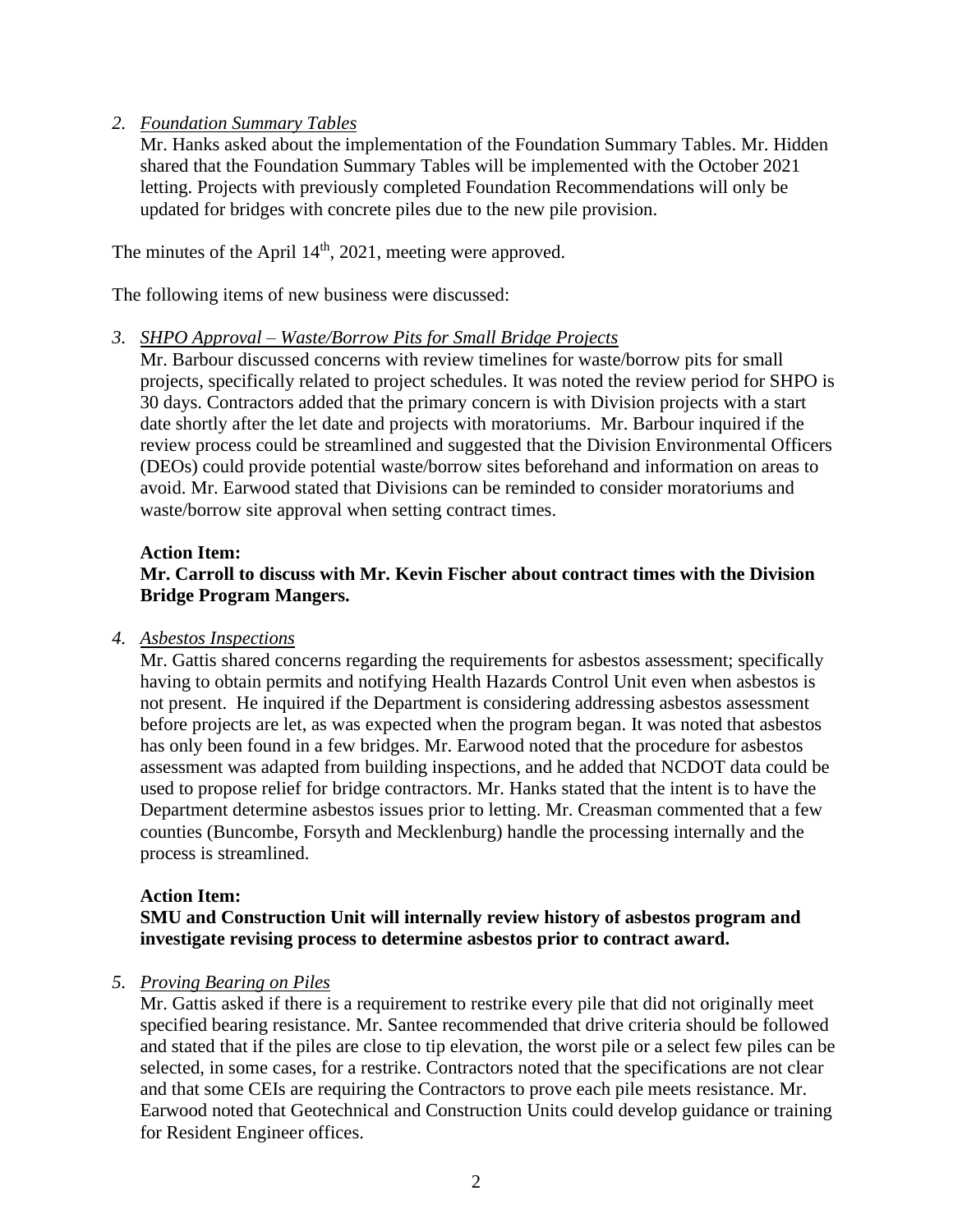## **Action Item:**

**Geotechnical and Construction Units to discuss providing guidance on pile restrikes and potentially include as a Structures Bulletin topic.** 

## *6. MSE Walls and End Bent Wings*

Mr. Hanks stated that SMU is considering guidance for eliminating long end bent wingwalls at MSE walls by turning the wings forward. Mr. Hanks asked for Contractor feedback for when this should be done and when this is more economical. Mr. Frazier commented that in a cut section turned back wings can result in additional excavation. Mr. Hanks noted that during a Spring Tour a bridge with turned back wings was found to have a large gap between the superstructure and the corner of the MSE wall. Mr. Hanks stated that there is not a consistent practice with turning the wings forward. Mr. Weathersby stated that extending the MSE wall and turning the wings forward can create a difficult vertical coping section to build. Mr. Frazier stated that turning the wings forward can be an issue with construction schedules and phasing because it requires that the bottom portion of the MSE wall be built, then the end bent and then the MSE wall to finished grade. Mr. Hidden noted that there can be steep slopes and drainage issues between dual bridges with shorter MSE walls and that taller walls allow for directing the water away from the fill face and into a median drain. Mr. Earwood suggested to investigate the wingwall length with potential issues to turn back wings and to consider girder size in policy development since use of deeper beams results in taller backwalls and longer wings.

## **Action Item: SMU to investigate details of MSE wall and wingwall to present at the next meeting.**

## *7. Paving Contractor Impacting/Damaging New Bridges*

Mr. Hanks stated that there have been several cases where new bridges have been impacted by raised truck beds during paving operations resulting in damage to bridge girders. Mr. Hanks asked for ideas for preventing such impacts. Mr. Gattis suggested that truck manufacturers install a mechanism to limit the speed of trucks when the truck bed is raised. Mr. Creasman suggested to add signs before bridges to alert drivers, similar to overhead power line signs. Mr. Frazier recommended that trucks be installed with a warning signal when beds are raised. Mr. Hanks asked contractors to communicate this issue to paving contractors and noted that he would discuss with Mr. Tharrington.

# **Action Item:**

# **Contractors to communicate issue with paving contractors.**

# *8. Other*

i. Mr. Garbee announced that Mr. Zach Leonard has been hired to assist Mr. Bobby Watkins with RFID tracking timber and other products, as well as to assist maintenance staff. Mr. Garbee also shared that CSX railroad sent revisions to bridge standards in March that limits critical weld repair on new girders to no more than three times.

## **Action Item: None**